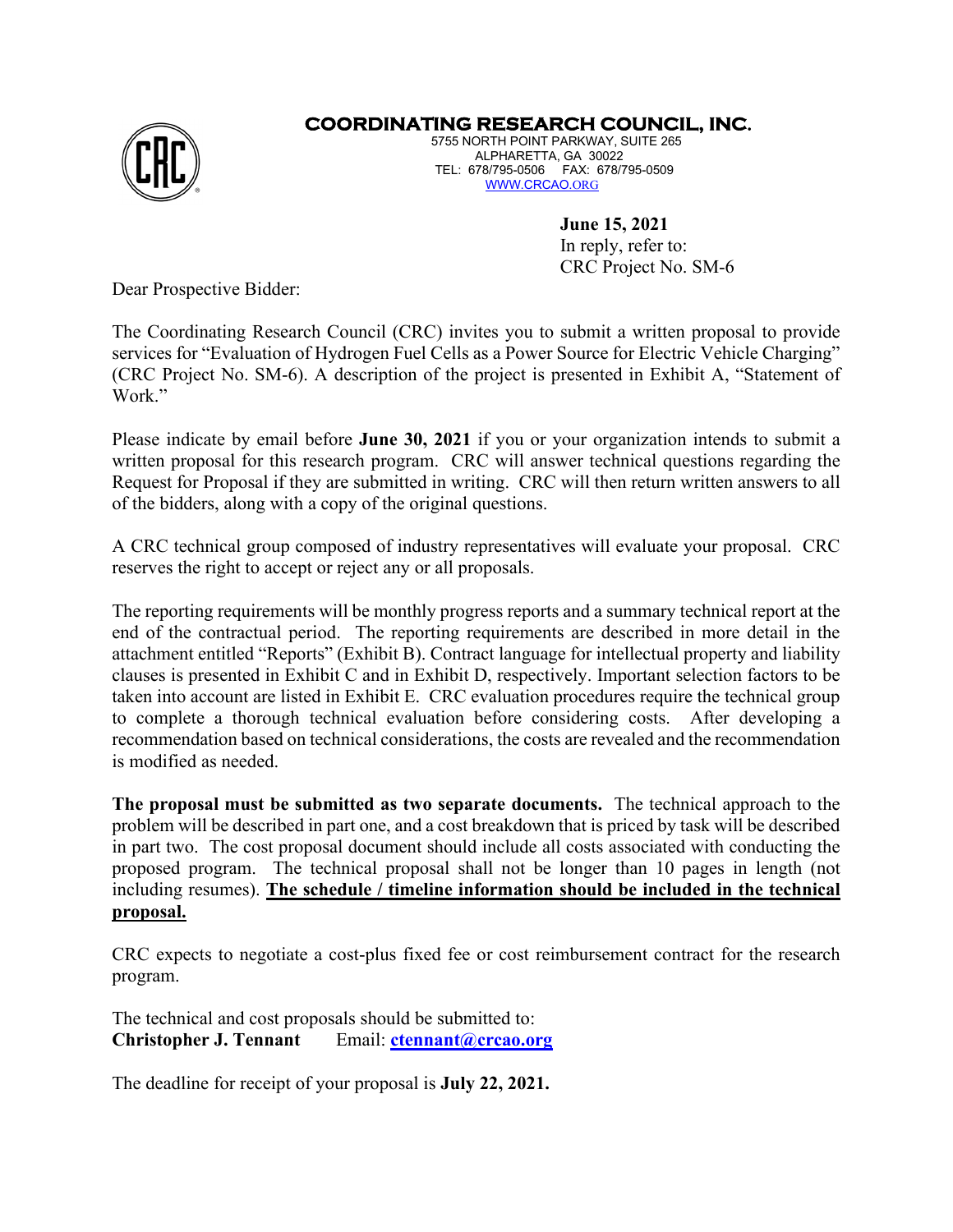### **EXHIBIT A – STATEMENT OF WORK**

# **CRC Project SM-6**

### **Evaluation of Hydrogen Fuel Cells as a Power Source for Electric Vehicle Charging**

### **Background**

As the number of battery electric vehicles (BEV) increases, the development of a non-residential charging infrastructure becomes more important. Charging away from home is more likely to require fast charging or charging of commercial vehicles. In some cases, the existing electric grid is unable to meet the power demand. Two of many possible scenarios are fast charging in areas remote from the high capacity grid and commercial sites where a large number of vehicles need to recharged in a limited timeframe. In the first case long distance travelers will want high power charging, typically supplied by Direct Current Fast Chargers (DCFC), to minimize the wait while their vehicle is recharged. It is very easy for DCFC units (which are typically at least 50 kW) to overwhelm the local grid capacity. The second case could be a distribution center that uses electric delivery vans which drive around all day and return to recharge overnight. In this case having a hundred or more vans coupled with the power consumption of the building itself could again overwhelm the local grid capacity or trigger unsupportable demand charges.

One option for boosting available power is install fuel cell systems. These systems can be resupplied with hydrogen and/or produce it themselves with an electrolyser during periods of low electrical demand.

## **Objective**

The objective of this project is to develop models of both potential sites. One is a rural charging station with limited electric service the uses fuel cells to supply DCFCs. The other is a distribution site that uses fuel cells to supply some or all of the extra demand created when the fleet of delivery vehicles returns for recharge.

### **Statement of Work**

The contractor will build a model of the two sites using the characteristics of current and near future fuel cells and vehicle charging equipment. The model will evaluate variations in customer density and demand, and the costs of fuel cells, chargers, grid electricity, hydrogen and the potential of making hydrogen on-site. The goal is to build a flexible model that will allow potential users to determine the lowest cost approach for their situation.

### **Deliverables**

Deliverables include:

• A kick-off meeting/call between CRC and the contractor to discuss project scope and align expectations.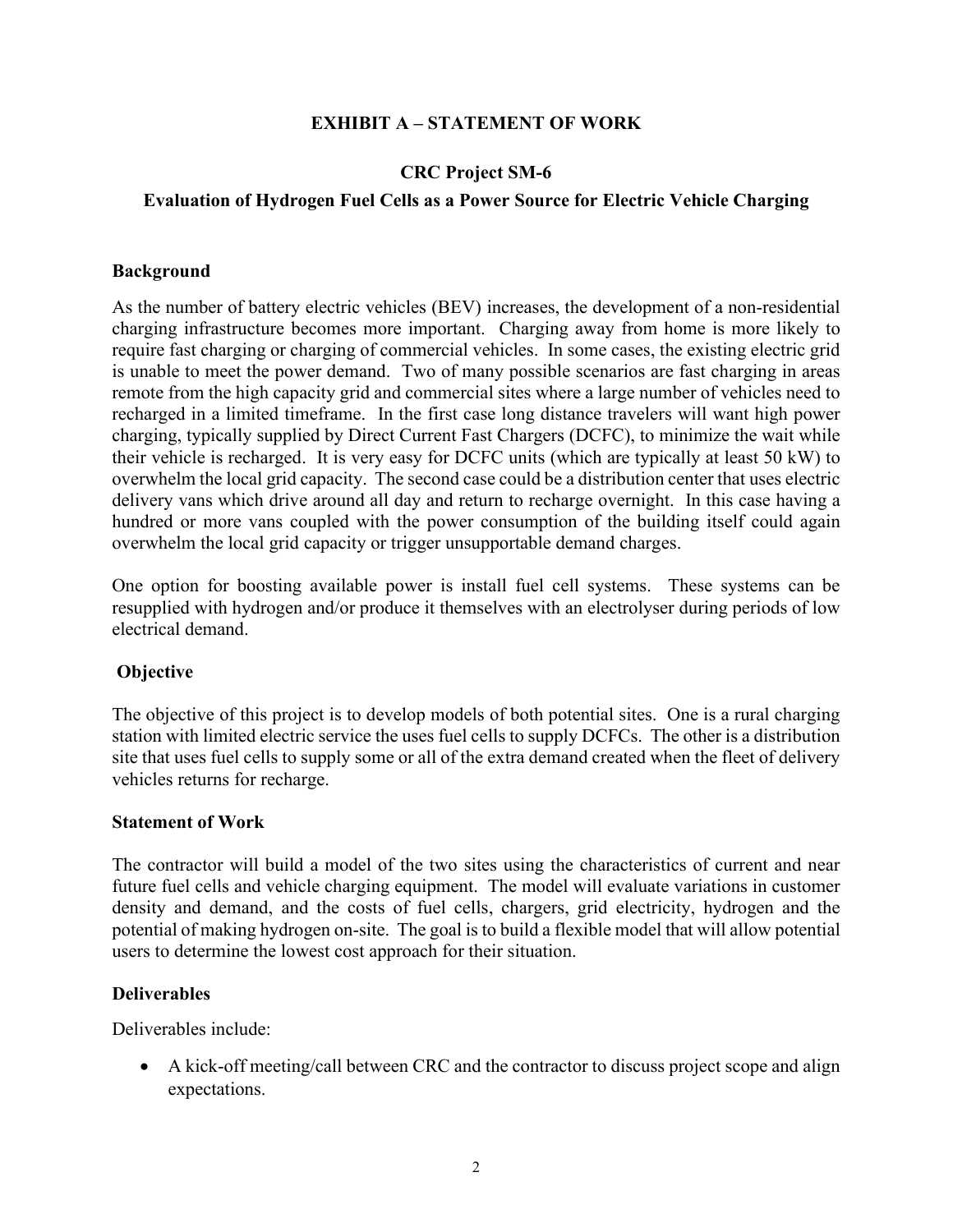- Contractor will review the basic Model Designs and proposed Model Inputs with CRC prior to starting any analyses. All Inputs should have a reference for its source
- Monthly calls between CRC and the contractor to discuss preliminary results and identify any information gaps before finalizing findings and starting the final report.
- A final report, the draft of which will be reviewed by CRC before final release.

# **Project Schedule**

CRC expects that this effort should be performed over a 9-month period following contract execution. However, the contractor will propose an appropriate timeline for completing the study, including milestones for study deliverables.

## **Project Management**

CRC and its project technical panel will provide management and oversight for this project. These entities are here after referred to collectively as the project sponsor.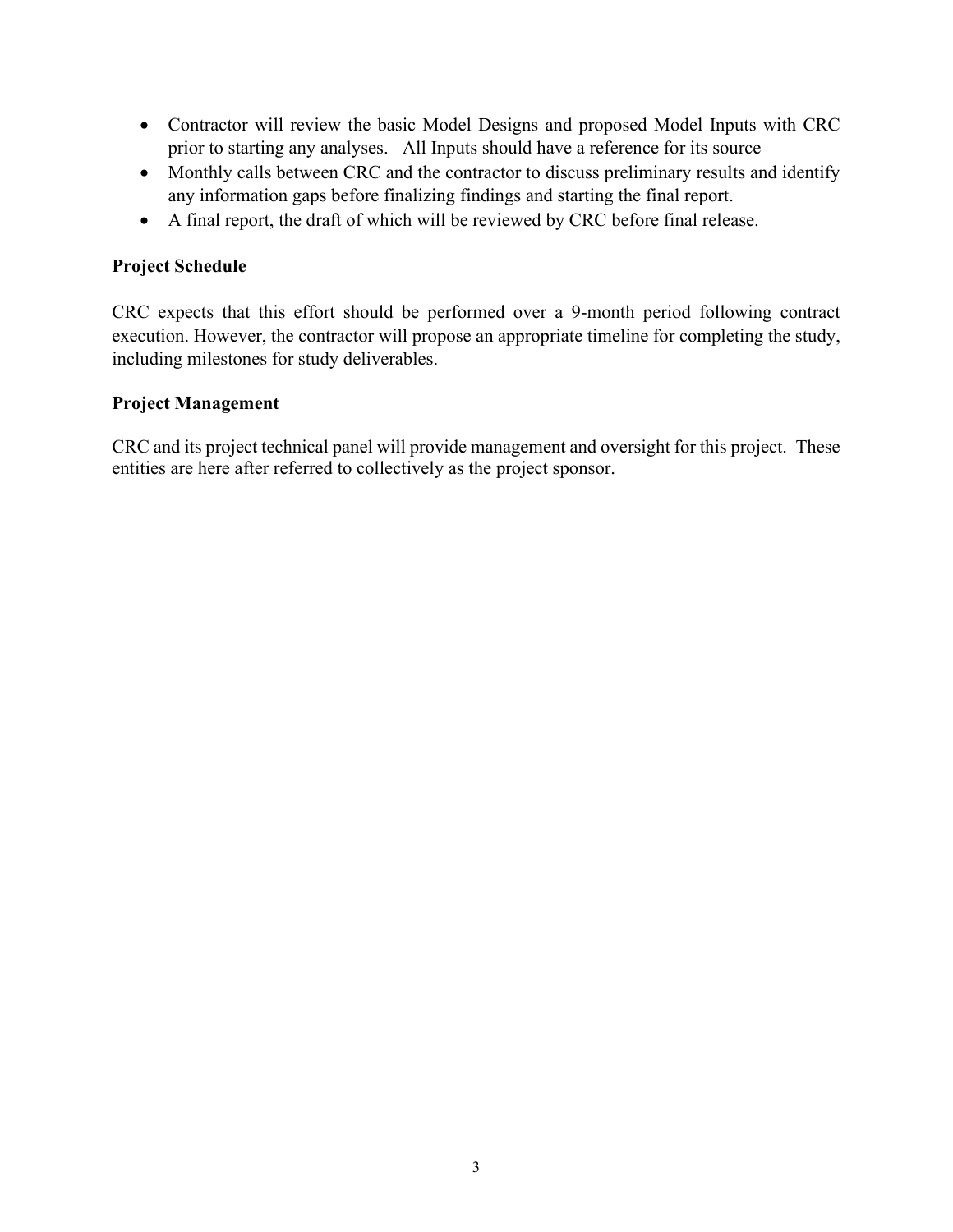### **EXHIBIT B**

#### **REPORTS**

#### **MONTHLY TECHNICAL PROGRESS REPORTS**

The contractor shall submit a monthly technical progress report covering work accomplished during each calendar month of the contract performance. An electronic Microsoft® Word compatible file (<1 MB) of the monthly technical progress report shall be distributed by the contractor within ten (10) calendar days after the end of each reporting period. The report shall contain a description of overall progress, plus a separate description for each task or other logical segment of work on which effort was expended during the reporting period. Periodic conference calls may also be requested by CRC to update the technical committee overseeing the project.

#### **FINAL REPORT**

The contractor shall submit to CRC a draft final report. The report shall document the test procedure, document details of each test iteration, and explain any observations noted. The test data will be recorded and reviewed, and the final report will include a certification that the test procedures were followed, noting any exceptions. The detailed data will also be supplied electronically to CRC.

The draft report must have appropriate editorial review corrections made by the contractor prior to submission to CRC to avoid obvious formatting, grammar, and spelling errors. The report should be written in a formal technical style employing a format that best communicates the work conducted, results observed, and conclusions derived. Standard practice typically calls for a CRC Title Page, Disclaimer Statement, Foreword/Preface, Table of Contents, List of Figures, List of Tables, List of Acronyms and Abbreviations, Executive Summary, Background, Approach (including a full description of all experimental materials and methods), Results, Conclusions, List of References, and Appendices as appropriate for the scope of the study. Incomplete draft reports or reports of poor quality requiring additional outside editorial review may have outside editorial services charged back to the project budget.

Comments regarding the report shall be furnished by the CRC committee to the contractor within one (1) month after receipt of the draft copy. Additional rounds of review may be required.

Within thirty (30) days after receipt of comments, the contractor shall make the requested changes and submit an electronic copy of the draft final report in both Microsoft Word and Adobe pdf file format. Once accepted, the contractor shall deliver five (5) hard copies of the final report to CRC. The final report may be prepared using the contractor's standard format, acknowledging author and sponsors. An outside CRC cover page will be provided by CRC. The electronic copy will be made available for posting on the CRC website.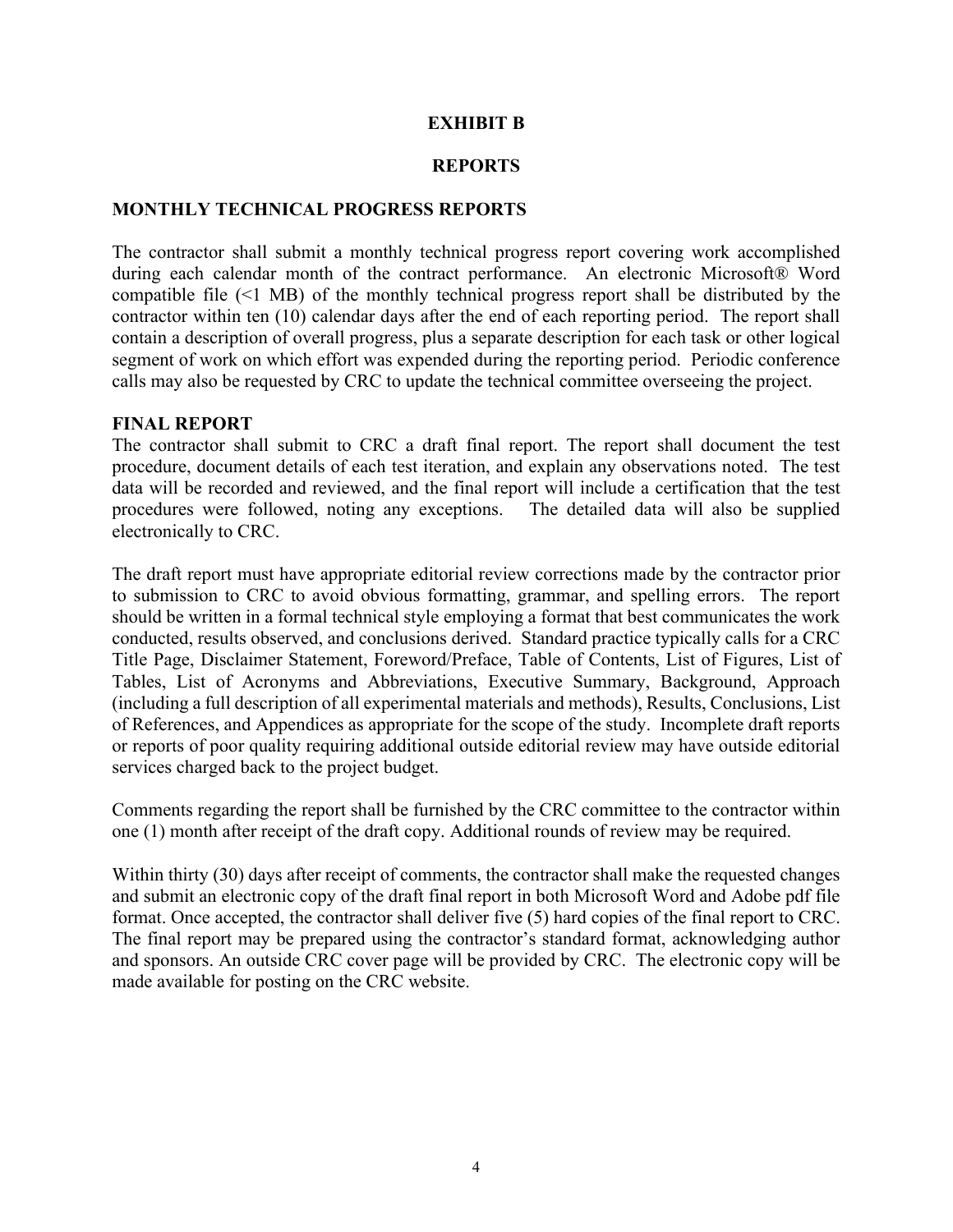#### **EXHIBIT C**

### **INTELLECTUAL PROPERTY RIGHTS**

Title to all inventions, improvements, and data, hereinafter, collectively referred to as ("Inventions"), whether or not patentable, resulting from the performance of work under this Agreement shall be assigned to CRC. Contractor X shall promptly disclose to CRC any Invention which is made or conceived by Contractor X, its employees, agents, or representatives, either alone or jointly with others, during the term of this agreement, which result from the performance of work under this agreement, or are a result of confidential information provided to Contractor X by CRC or its Participants. Contractor X agrees to assign to CRC the entire right, title, and interest in and to any and all such Inventions, and to execute and cause its employees or representatives to execute such documents as may be required to file applications and to obtain patents covering such Inventions in CRC's name or in the name of CRC's Participants or nominees. At CRC's expense, Contractor X shall provide reasonable assistance to CRC or its designee in obtaining patents on such Inventions.

To the extent that a CRC member makes available any of its intellectual property (including but not limited to patents, patent applications, copyrighted material, trade secrets, or trademarks) to Contractor X, Contractor X shall have only a limited license to such intellectual property for the sole purpose of performing work pursuant to this Agreement and shall have no other right or license, express or implied, or by estoppel. To the extent a CRC member contributes materials, tangible items, or information for use in the project, Contractor X acknowledges that it obtains only the right to use the materials, items, or information supplied for the purposes of performing the work provided for in this Agreement, and obtains no rights to copy, distribute, disclose, make, use, sell or offer to sell such materials or items outside of the performance of this Agreement.